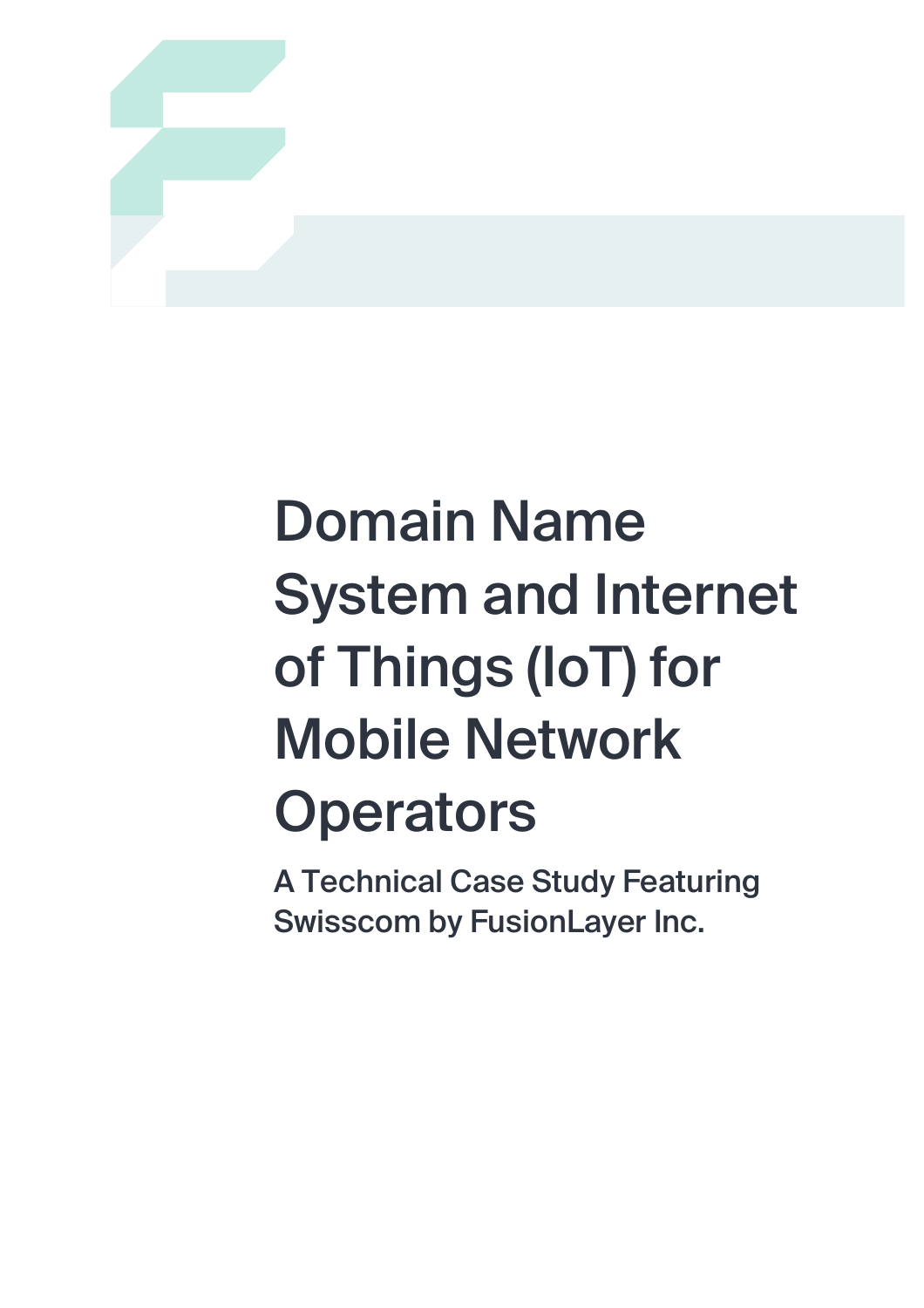

Copyright © 2022 FusionLayer Inc.

All rights reserved. No part of this publication may be reproduced, stored in a retrieval system, or transmitted, in any form or by any means, electronic, mechanical, photocopying, recording, or otherwise, without the prior permission of the copyright owners.

Domain Name System and Internet of Things (IoT) for Mobile Network Operators by FusionLayer Inc., January 2021.

Any comments relating to the material contained in this document may be submitted to:

FusionLayer Inc. Annankatu 27, 00100 Helsinki, Finland. or by email to: info@fusionlayer.com



Annankatu 27 00100 Helsinki Finland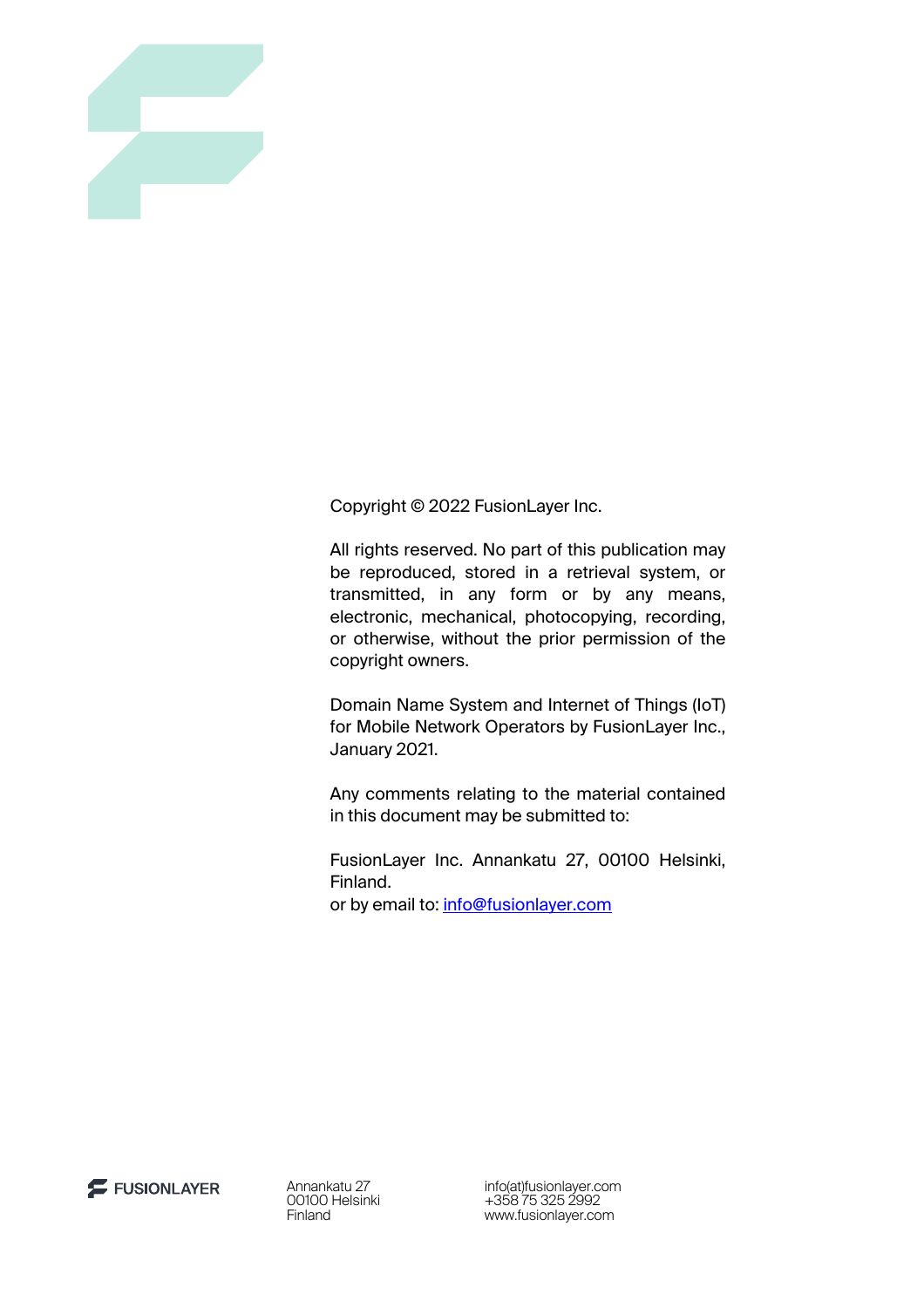

# FusionLayer Enables data roaming and facilitates the introduction of LTE and IoT

## The Customer Profile

Swisscom is Switzerland's leading telecom provider and offers mobile communications, fixed networks, Internet, and digital TV to corporate and residential customers. With a turnover of CHF 11.4 billion, Swisscom serves more than six million mobile subscribers every day.

#### GPRS to LTE

Since its introduction in the late 90s, mobile data services have relied on General Packet Radio Service (GPRS) standard. This technology has been the facilitator of mobile roaming, allowing mobile subscribers to access data in their home network also when on the move. Initially starting as bilateral exchanges between select mobile providers, GPRS roaming has later evolved into a global network that facilitates international roaming and allows subscribers to be connected anywhere in the world. Behind it all, the Domain Name System (DNS) has played a critical role by simplifying the linking process between regional and local operators.

In the same way as the Internet, GPRS is mapped using DNS. This mapping allows operators and users of the mobile networks to work with names instead of cumbersome IP addresses. Furthermore, Long Term Evolution (LTE) networks, as well as Machine-to-Machine (M2M) communications carried out over mobile internet, will utilize similar technologies.

To cope with the evolution of mobile devices and always-on connectivity, MNOs have had to increase transmission capacity and expand wireless network coverage. As part of the process, MNOs have replaced circuit switching with packet switching, leading to an increasing number of IP-based network components, redundant instances, and load balancing equipment.

Due to the increased mobile network capacity and usage of mobile internet, wireless networks have grown to become more complex and transmit more data than ever before.

Mobile network operators' DNS platforms must include their entire network equipment topology and the path selection rules used to manage this explosive growth. Imminently as mobile internet accelerates, amplified by the Internet of Things (IoT) and M2M communications, traditional DNS platforms offered by network equipment manufacturers will simply fall short of MNOs' needs.

FUSIONLAYER

Annankatu 27 00100 Helsinki Finland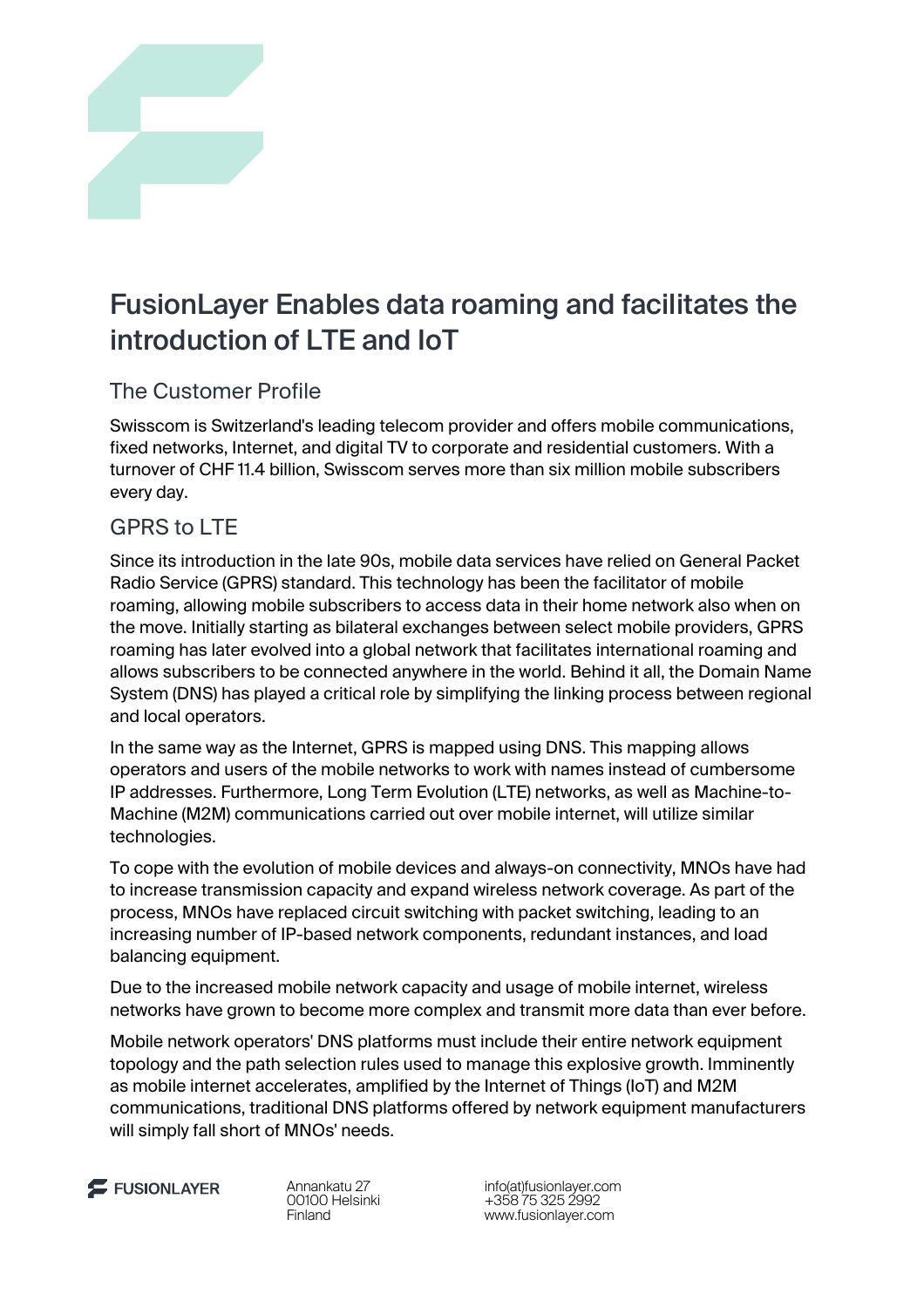

# The Challenge DNS platform for LTE and all previous data services:

- Steady processing of 50,000 to 100,000 queries per second
- Implementation of Quality of Service Policies (DSCP)
- Operable in an environment that is isolated from the internet
- Industry-standard DNS engine (ISC BIND)

On the other hand, while security measures such as the deployment of DNSSEC are effective in their own right in improving the trust in the protocol, to increase network security and eliminate the possibility of human error, DNS management processes should be automated. In addition, this has to go one step further an

Swisscom recognized early that LTE will dramatically increase the load on DNS servers. Swisscom selected Safe Swiss Cloud and FusionLayer to eliminate the bottleneck before it ever became an issue

Centralized and automated management:

- Graphical User Interface (GUI) for managing zones and views
- Role-based Access Control (RBAC) and authentication for different groups of administrative users
- Powerful search and management automations
- Documentation fields, log files, and audit trails
- Support multi-vendor DNS environments
- Application Programming Interface and command-line (CLI)



Annankatu 27 00100 Helsinki Finland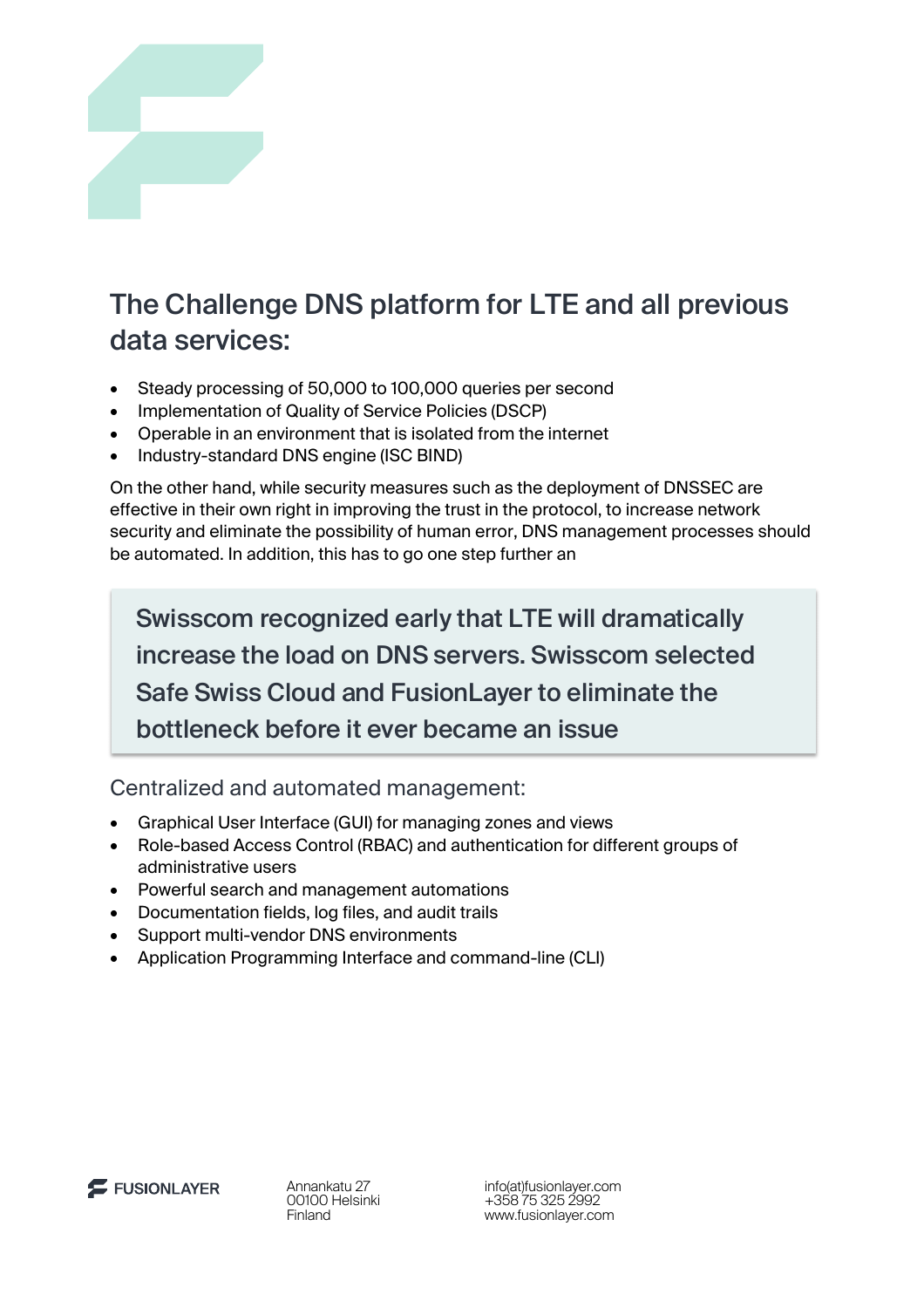## Security, Availability, and Monitoring:

- Hardware redundancy
- Network access through various separated infrastructures with failover and load balancing
- System Administration through GUI and CLI
- Integration in customer-specific monitoring-, mail- and backup-infrastructure

#### Software Appliance Benefits vs Hardware-Based DNS

Using productized software appliances minimizes overheads associated with system integration and engineering.

Hardware-based DNS appliances typically involve a rigid solution architecture that does not facilitate customer-specific needs and offers no support for emerging technologies such as Network Functions Virtualization (NFV).

Even after installation, software appliances allow additional software components and settings adjustments down to the OS level.

Patented software appliances by FusionLayer helped Safe Swiss Cloud in designing a next generation DNS platform aligned with Swisscom policies and general best practices.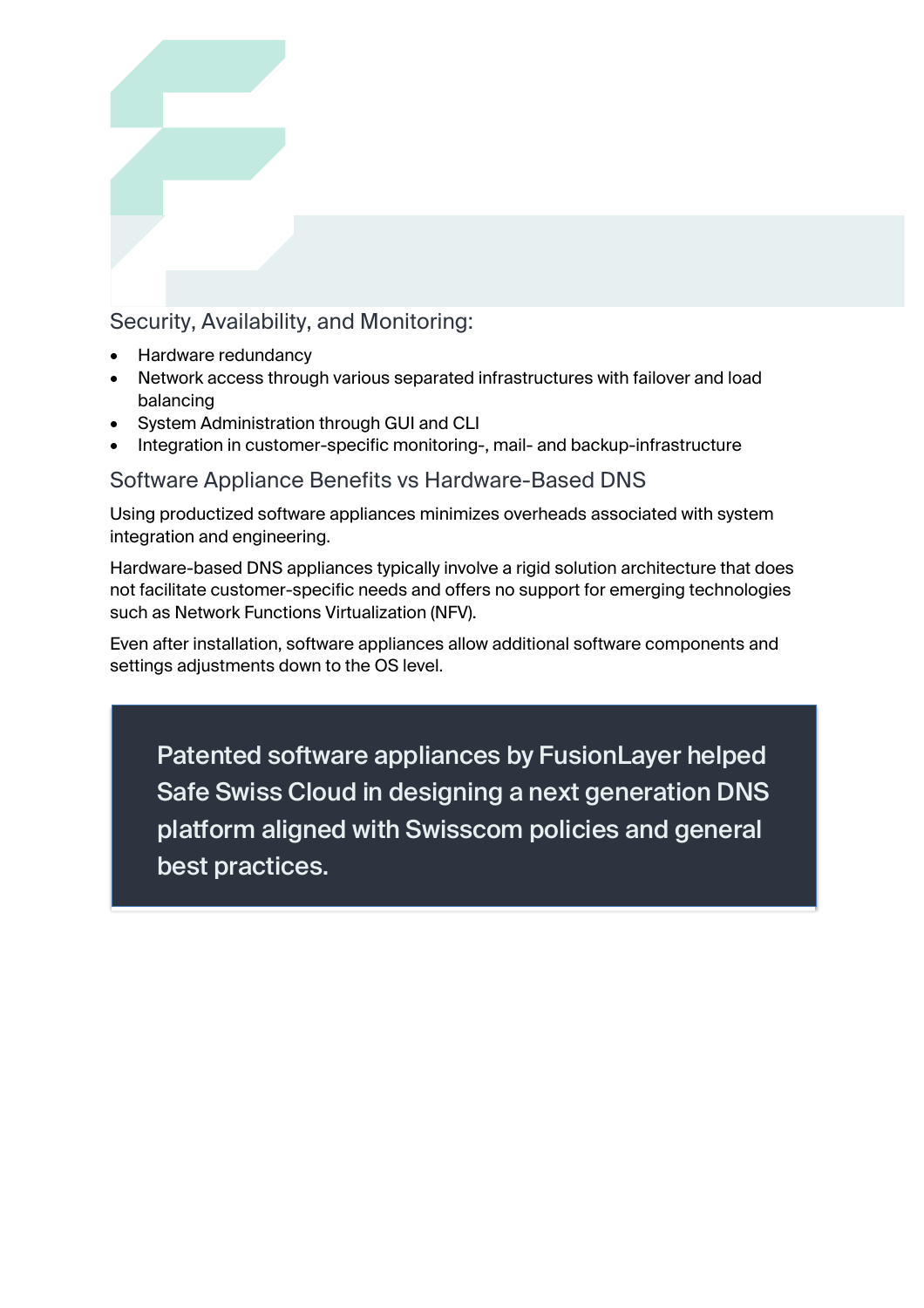

# The Solution:

Industrial standard hardware by Hewlett-Packard involving HP ProLiant DL servers with Solid State Discs (SSD); and Software appliances by FusionLayer:

DNS servers: FusionLayer DNS

Management: FusionLayer NameSurfer (DNS Hidden Primary)

The FusionLayer products ship with hardened Linux OS, firewall, native Intrusion Prevention System (IPS), and DNS rate-limiting, all in a productized server stack.

Integrator – Safe Swiss Cloud

- Hardware assembly
- Software Installation
- Licensing
- Repository Mirror
- Updates on all levels
- Configuration
- Image of the actual networks
- Data Import
- Testing as far as possible
- Improvements
- Recovery DVD
- Documentation (Wiki)
- Internal acceptance
- **Shipping to various locations**

## At the end of 2017, the Swisscom 4G+ network had been Made available to 67% of the Swiss population

#### Customer – Swisscom

- Internal acceptance
- Shipping to various locations
- Rack mounting
- Power supply

FUSIONLAYER

Annankatu 27 00100 Helsinki Finland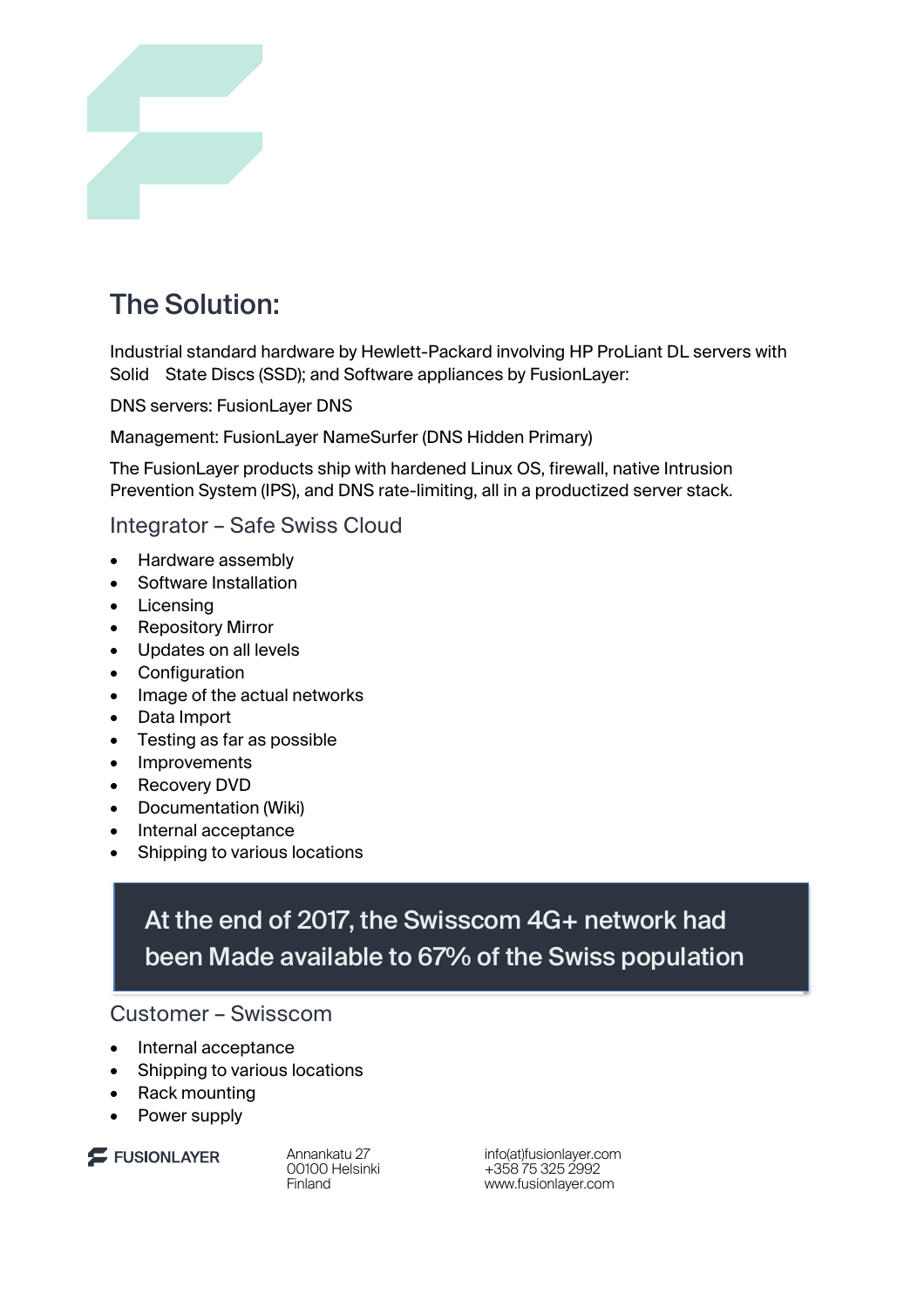

- Network connections
- Firewall configuration
- SSL Certificates

#### Joint Activities – Safe Swiss Cloud and Swisscom

- SSL Certificates
- Commissioning in Swisscom Lab
- Admin training
- Acceptance in Swisscom Lab
- Commissioning and acceptance in production (during a maintenance window)

As part of a maintenance contract with Swisscom, Safe Swiss Cloud does, if necessary, manual updates of the OS and the FusionLayer products provides 2nd level support and claims 3rd level support from FusionLayer if needed.



Annankatu 27 00100 Helsinki Finland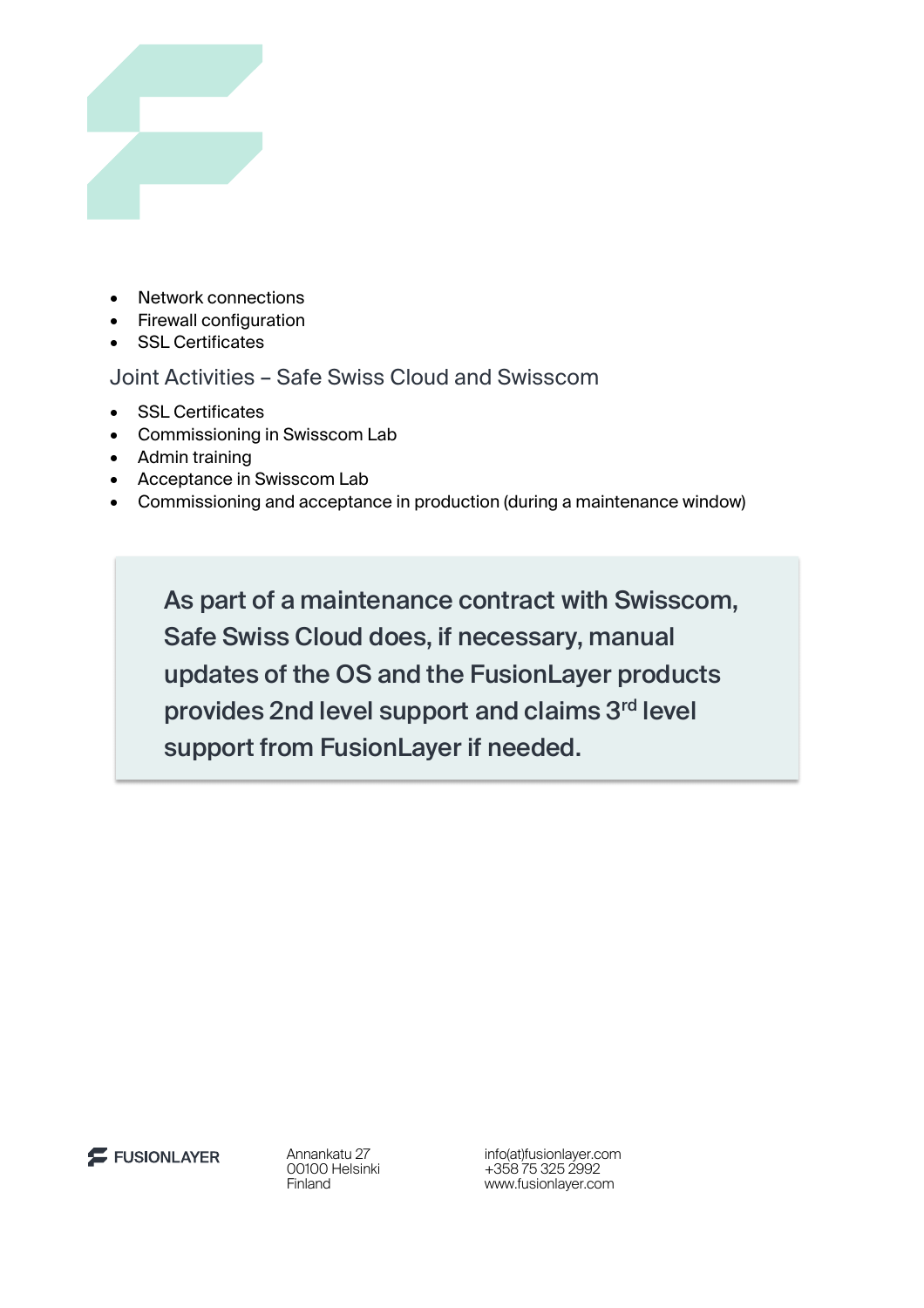

# The Outcome

Through the use of industry-standard hardware and productized software appliances, FusionLayer's next-generation DNS platform was deployed quickly.

Thanks to FusionLayer's centralized management system, only marginal training for Swisscom was needed to utilize the solution.

Swisscom can now apply software updates and minor/medium customizations during operation with no downtime.

The new solution allows Swisscom to:

- Manage DNS views and zones for LTE
- Detect and manage LTE-specific objects in DNS zones
- Import rules (NAPTR / SRV) for LTE
- Delegate namespace for Internet of Things (IoT) and M2M
- Convert Local Root Zone to Global Root Exchange (GRX) and eliminate the local GPRS zone

FusionLayer support acts immediately after opening of support cases.

FUSIONLAYER

Annankatu 27 00100 Helsinki Finland